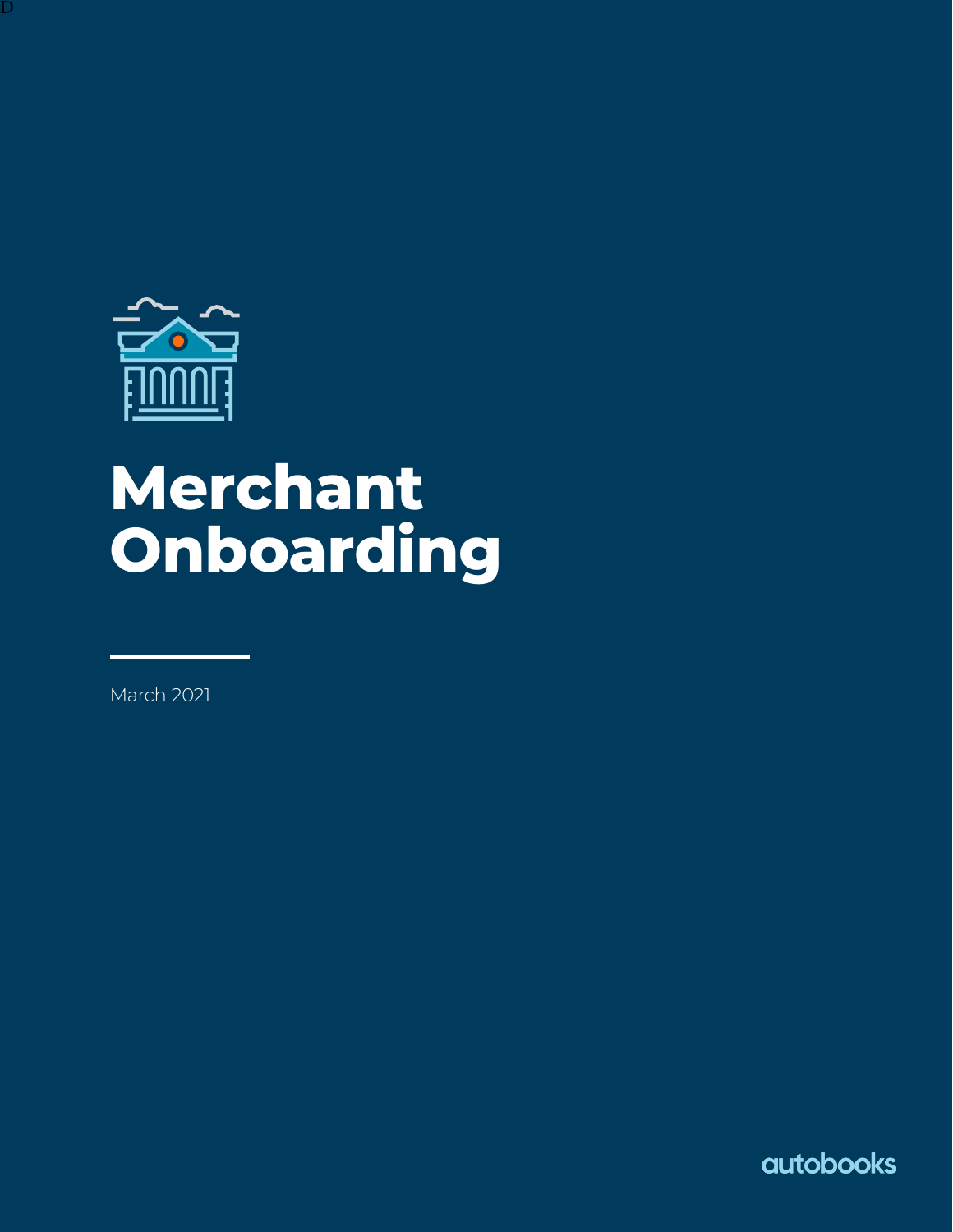## **Merchant Onboarding Process**

1. During enrollment in Autobooks, SMB provides the following information for review:

#### Sub-Merchant Primary Business Owner and Business Information

- Primary Business Owner First/Last Name
- Email
- Phone
- Date of Birth
- Title
- Social Security Number
- Primary Business Owner Home Address
- Legal Business Name
- Doing Business As (DBA), if applicable
- $\cdot$  EIN/TIN
- Physical Business Address (no P.O. Box)

#### Sub-Merchant Volume, Transaction Information and Business Type

- Business Structure
- Industry / North American Industry Classification System (NAICS) Code
- Largest Single Payment

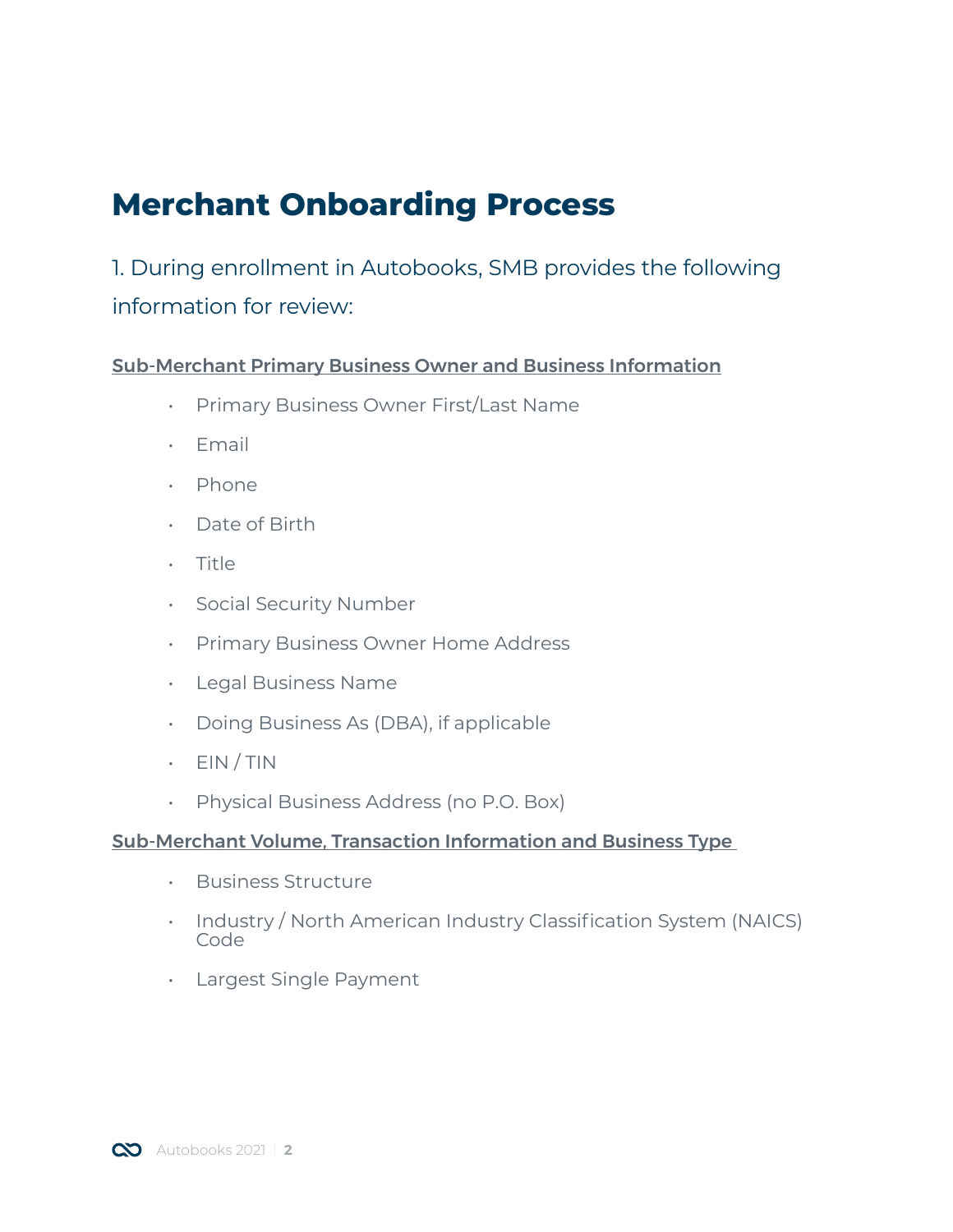- Average Payment
- Estimated Annual Revenue
- North American Industry Classification System (NAICS) Code

#### Additional Business Owner Information

- Additional Business Owner First/Last Name
- Additional Business Owner Date of Birth
- Additional Business Owner Social Security Number
- Additional Business Owner Phone Number
- Additional Business Owner Email
- Percentage of Ownership
- Additional Business Owner Home Address (no P.O. Boxes)

### 2. Once SMB submits application, several background check tools are automatically run via API:

- Thomson Reuters CLEAR
	- a. Provides information on liens, judgments, bankruptcies, criminal record, and global sanctions. Also provides additional background information like address history, aliases, employment history, etc.
- GIACT
	- b. Verifies owner's SSN, DOB, home address, and phone number. Also verifies business's name, address, and ownership.
- TINCheck
	- c. Verifies tax ID for the business

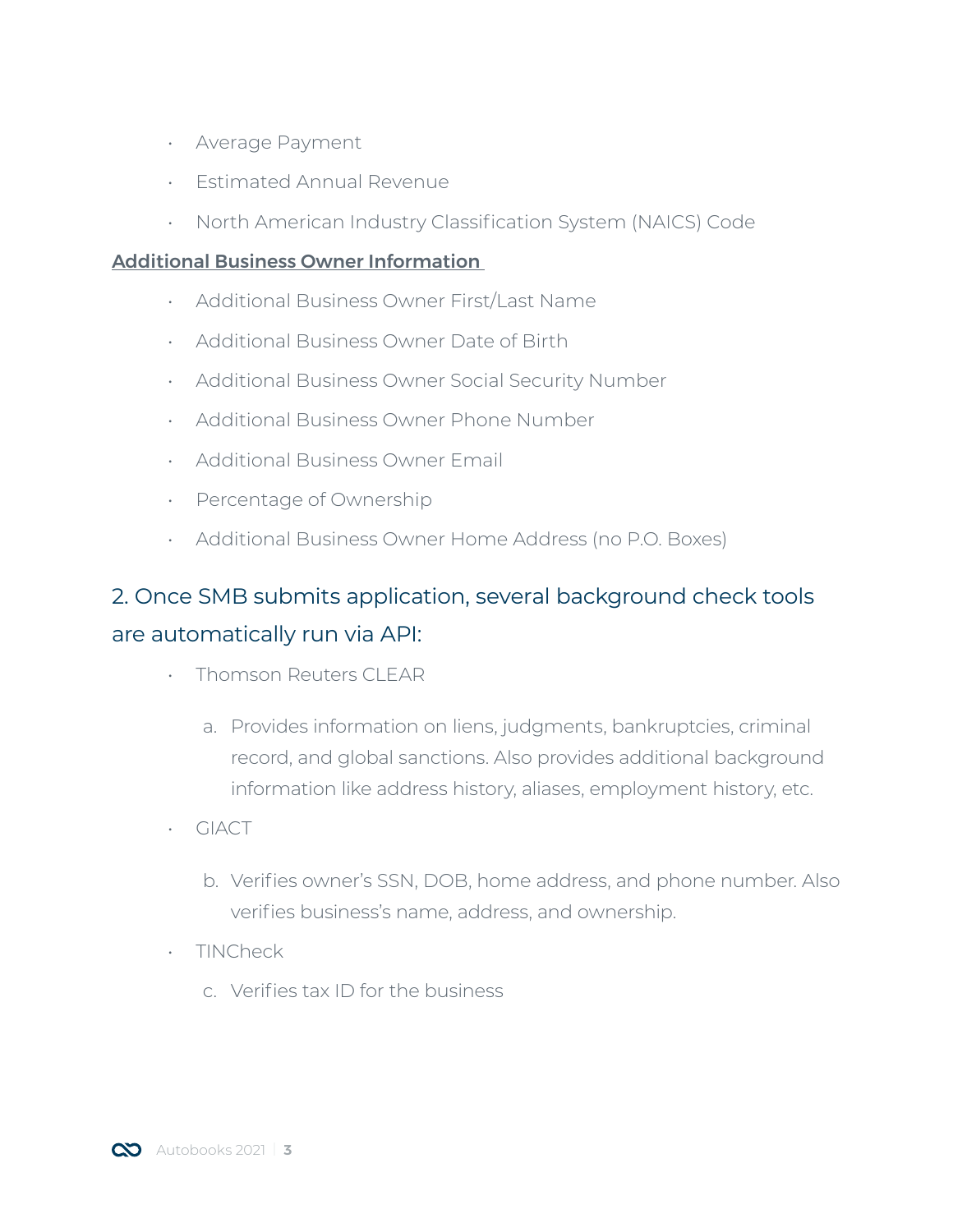3. Merchant Onboarding receives email notice of an application and reviews results of background checks mentioned above.

4. In addition to the automatic background checks, Merchant Onboarding Specialist (MOS) also verifies the following:

- Checks that SMB has active business filing with their secretary of state
- Checks IP address location to make sure it roughly matches with SMB's location
- Runs SMB's email address through email reputation tool

5. MOS researches business online, trying to verify location of business, business website, and reputation.

6. MOS pulls available transaction history and reviews for approval of velocity limits. In general, to get approved for their requested limits, the SMB's transaction history should show deposits that roughly correspond with the limits and should not have extremely low average balances or a significant number of overdrafts.

7. If there are any discrepancies, unverified information, or lack of transaction history, MOS will reach out to SMB resolve any issues. During this time, MOS may request documentation to verify certain information (e.g. utility bill to verify business address, bank statements for velocity limits, etc.).